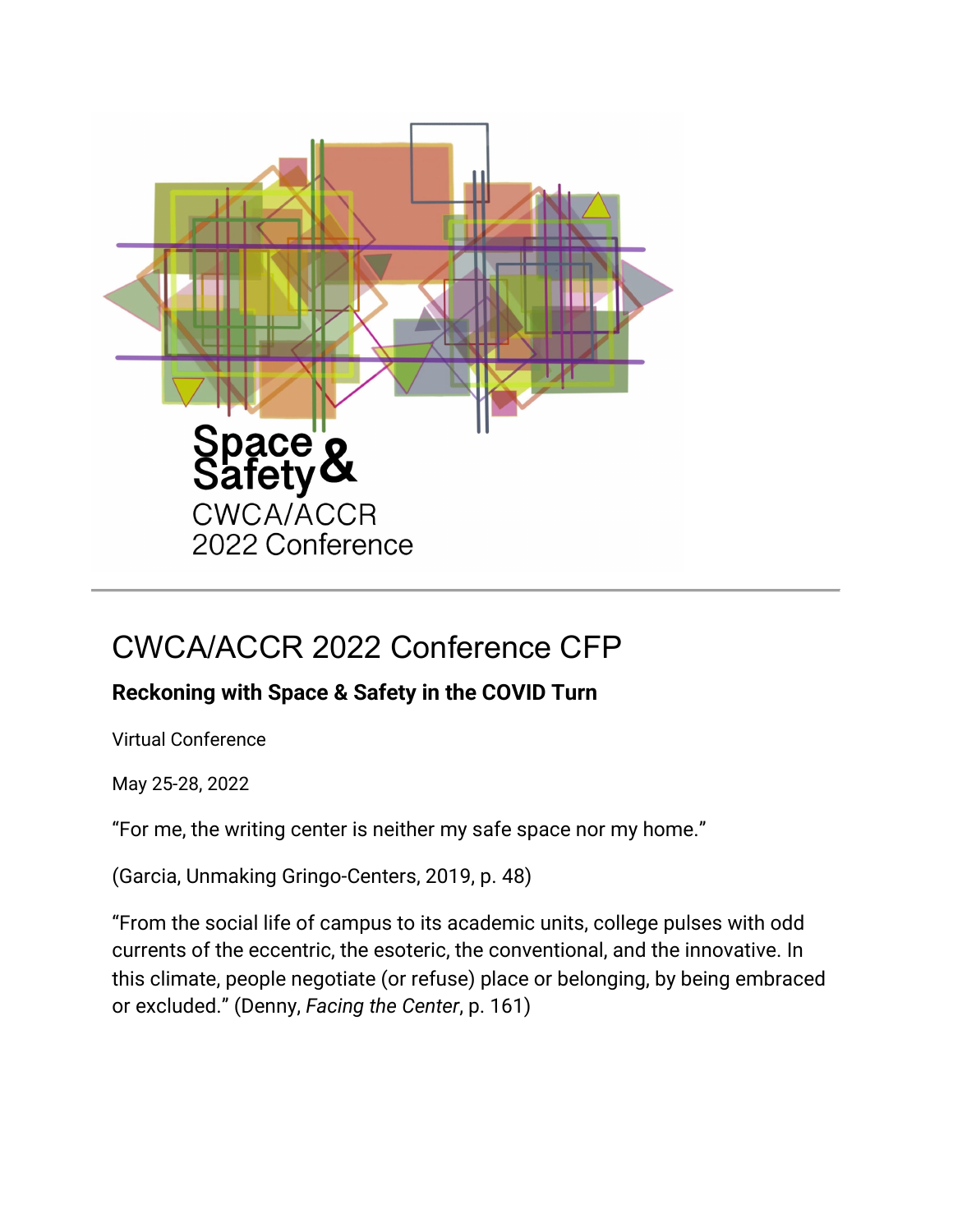# **Introduction**

A societal "turn" is a time marked by a change of perspective—a change that is communal and irreversible. The global pandemic is such a turn. The COVID turn has fundamentally changed the way society thinks about space and safety and has challenged writing centres to build new, virtual communities and reimagine safe-feeling learning environments amidst the isolation and trauma caused by the pandemic. The pandemic has turned the writing centre into an invited guest―sometimes invited with hesitation— in students' homes. In this unfamiliar terrain, writing centres have been navigating a familiar tension between their commitment to providing safe spaces for students and their role as institutional actors.

Writing centre studies' literature is dominated by notions of writing centres as safe spaces that make students feel included and put them at ease despite the pressures of their academic work. Grutsch McKinney (2013) argues that writing centres are iconoclastic, "outsiders on the inside" (p. 36) of institutions who are well positioned to challenge institutional hegemony in the safe spaces they create for student writers. However, Grutsch McKinney also points out that writing centres typically exist in service to the institution, required to justify their budget lines on the basis of contributions to student success as measured by retention and GPA. In fact, administratively writing centres are typically not marginal at all, but rather are directly tied to central administrations. Ultimately, writing centres find themselves prioritizing standardized academic and institutional logics, epistemologies, and languages through a rhetoric of "help" and "support." For Garcia (2019), "[w]riting centers function within a tapestry of social structures, reproducing and generating systems of privilege," including importantly—whiteness (p. 32). Garcia illuminates the extent to which "whiteness shapes the imagining of both centers and practices as 'safe' and 'inviting'" (p. 34).

The COVID turn invites writing centres to reckon with space and safety in the writing centre to address not only the isolation and traumas of the current moment, but also the continuing limitations of our iconoclastic aspirations and institutional allegiances. Attention to space and safety must reckon with the ways in which writing centres are (not) inclusive, equitable, diverse and anti-racist.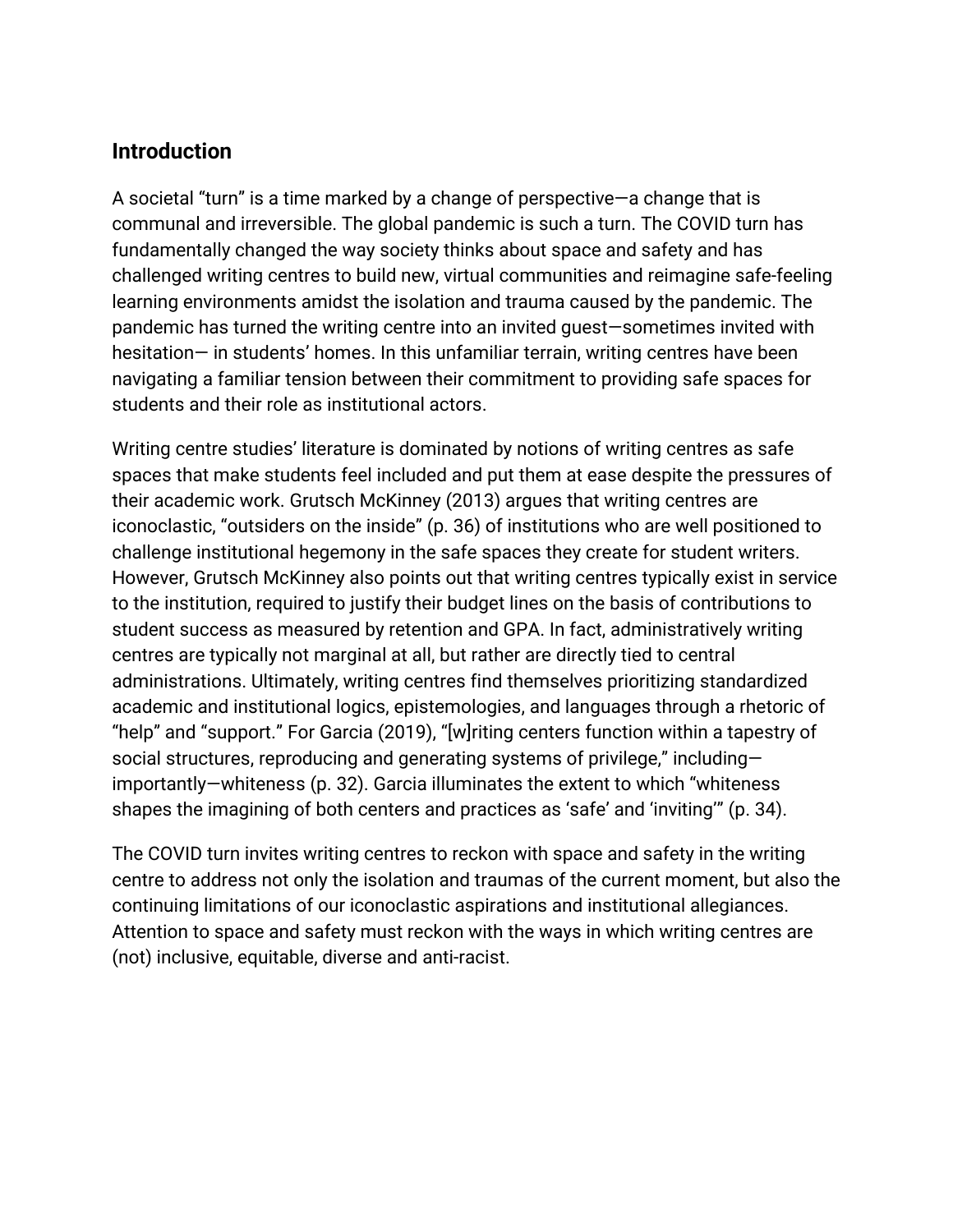# **Proposal Prompts and Questions**

To submit a proposal, please read the following.

We invite all proposals related to writing centre work, especially those with a focus on issues of space and safety at the writing centre affected by the COVID turn. Here are some prompts to motivate your thinking:

- How has the pandemic affected psychological space in the centre? How has it impacted the ways writing centres attend to the wellness of staff and students?
- How might questions about space and safety support efforts to create anti-racist and anti-ableist writing centres? What happens when writing centre programming and pedagogy is informed by the question of who feels a sense of ease and/or belonging in the writing centre (however virtual it might have become)?
- What promises for equitable, diverse, and inclusive space are afforded by a "subversive, even queer, writing center practice" that "recognize[s] the arbitrary nature of the dominant" (Denny, 2010, p. 110)?
- How can writing centres navigate tensions between serving student writers and the demands of course instructors? How do writing centres construct space within others' classrooms and territories on campus?
- How do ideas of space and safety, especially as they arise in our newly constructed virtual programs, inform and transform the development of training materials, centre policies, and resources?
- What are the roles of peer tutors in constructing space and safety at the writing centre?
- How can hiring practices contribute to the construction of iconoclastic space and safe space in the writing centre?
- What will the future of safety and space be within writing centres? How are you planning for the future of your centre?

Proposals may also extend to other topics and areas of study in the writing centre and writing studies fields.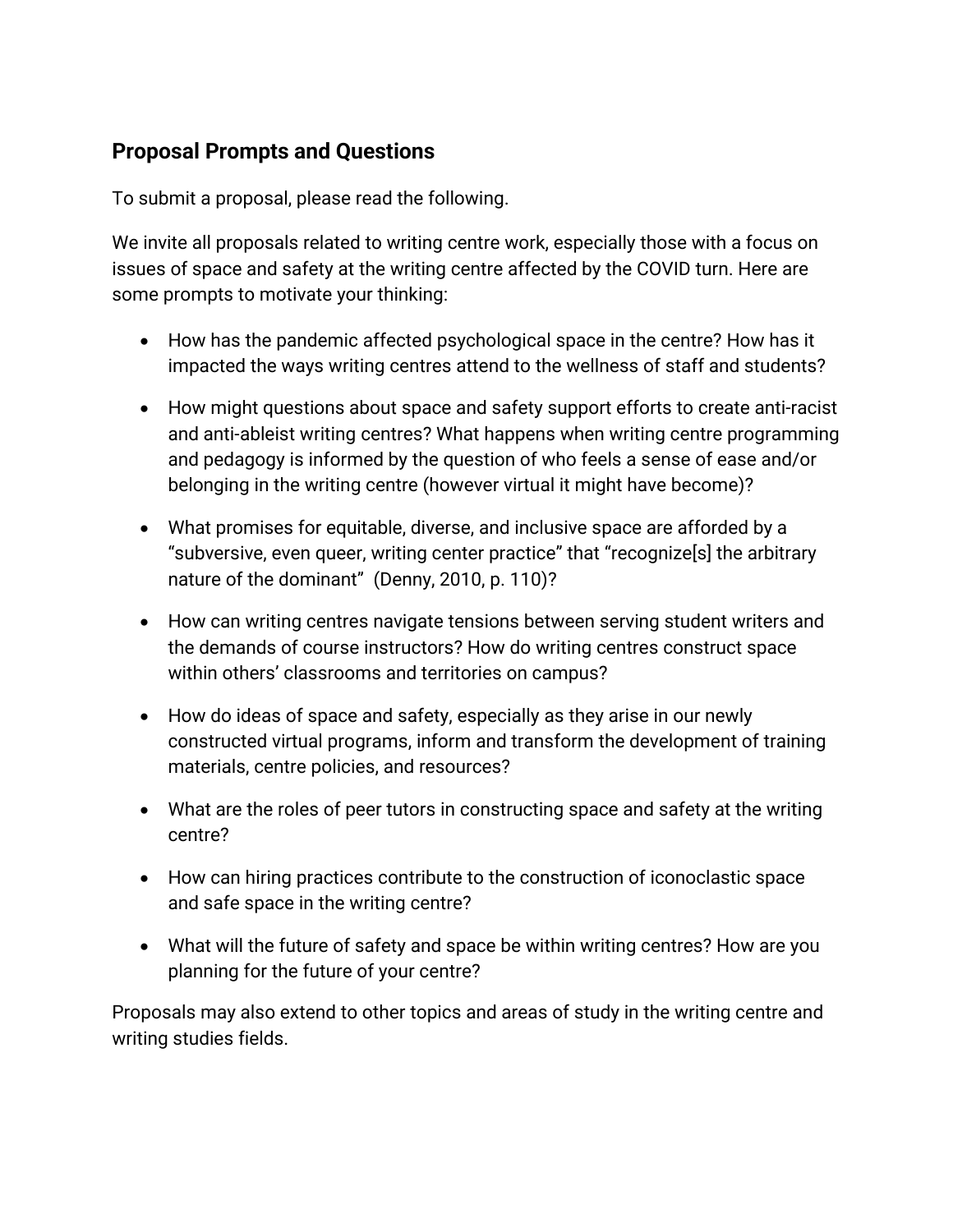## **Format of Presentations**

Presentations will be virtual. We will accept proposals in the following formats in your research methods and theoretical frameworks.

#### *Research Presentations*

Report on a study, on an evidence-based pedagogical practice, or on research into the history, theory, philosophies, and praxes of writing centres. Presentations will be grouped into small panels of presenters. Presenters are also welcome to propose their own panel of grouped presentations. Research presentations are typically 15 minutes in length with additional time for Q&A.

#### *Roundtable Discussions*

These sessions are question-driven. Roundtable sessions are ideal for works-inprogress, pedagogical innovations, or taking up an issue of current debate in our field. Roundtable facilitators lead a 30-minute discussion that encourages active participation and contribution from attendees. Proposals should indicate the topic of your discussion, why it would be of interest to writing centre colleagues, and how you plan to engage and facilitate an active and dynamic discussion.

#### *Interactive Workshops*

Workshops are an opportunity to model an innovative practice, strategy or innovation with your colleagues through collaborative hands-on activities. Proposals should clearly describe the practice you intend to feature, the overall structure of the session, and how you will actively engage the audience. Workshops are typically 50 minutes in length.

#### *Writing, Research and Pedagogy Fair Display*

This *asynchronous* Writing, Research and Pedagogy Fair will offer opportunities to showcase writing centre practices that do not fit into traditional presentation formats. Have an exciting new program you are proud of? Clever new handouts or resources? A poster detailing a research project? A video walkthrough of your centre? Proposals should clearly describe what you intend to showcase, and the materials (text, audio, and/or video) you will produce to provide context and explanation for viewers. Conference attendees will be invited to comment, like, and share in response.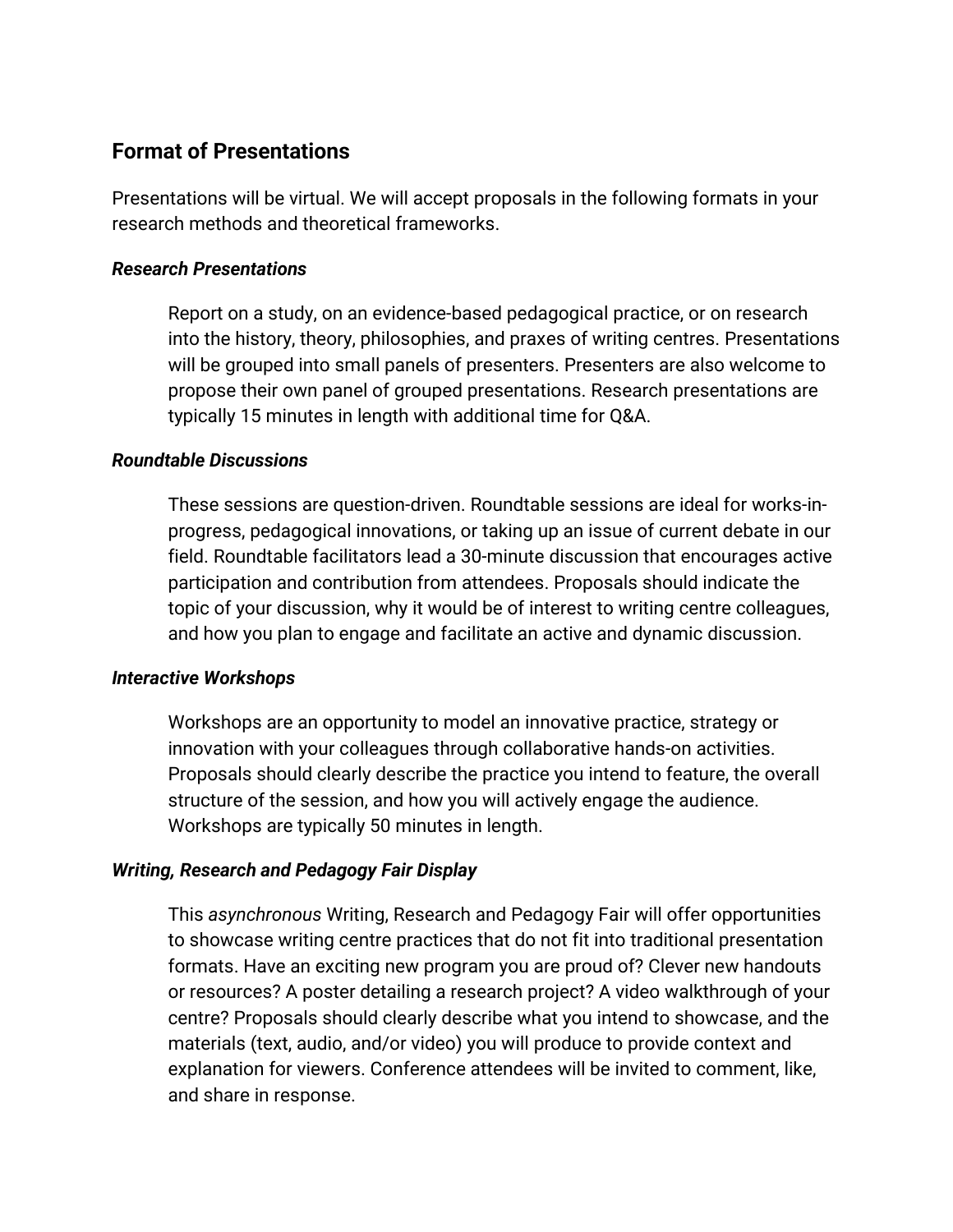#### *Your Suggestions*

We are open to other kinds of presentations -- add these to your proposals.

#### **We're looking forward to the following special events!**

- ★ CWCA/ACCR BIPOC caucus
- ★ Peer-tutor roundtable
- ★ Regional affiliate roundtables
- **★ CWCA/ACCR virtual AGM**

#### **Presenter Resources**

- [Accessibility best practices for conference presentations](https://drive.google.com/file/d/14yVyfb4sFMoMR3evwLhNF6UsOpdmcGqn/view?usp=sharing)
- [How-to support & resources for creating accessible digital documents & images](https://drive.google.com/file/d/1ilWwipLImMS6K2QR1zJrmeALcJYUk6Bo/view?usp=sharing)

### **Submission Information**

Extended deadline for proposals: February 17, 2022

Proposal abstract:

Maximum length: 75 words

Detailed proposal descriptions:

- Maximum length: 500 words

#### **How to Submit**

CWCA/ACCR uses the IWCA member platform to manage the submission and review process. This requires that you become an IWCA member, though payment is not necessary. Please disregard payment information on this page.

Follow these steps:

- go to www.iwcamembers.org
- click on "Join the IWCA" tab
- complete the information in the required fields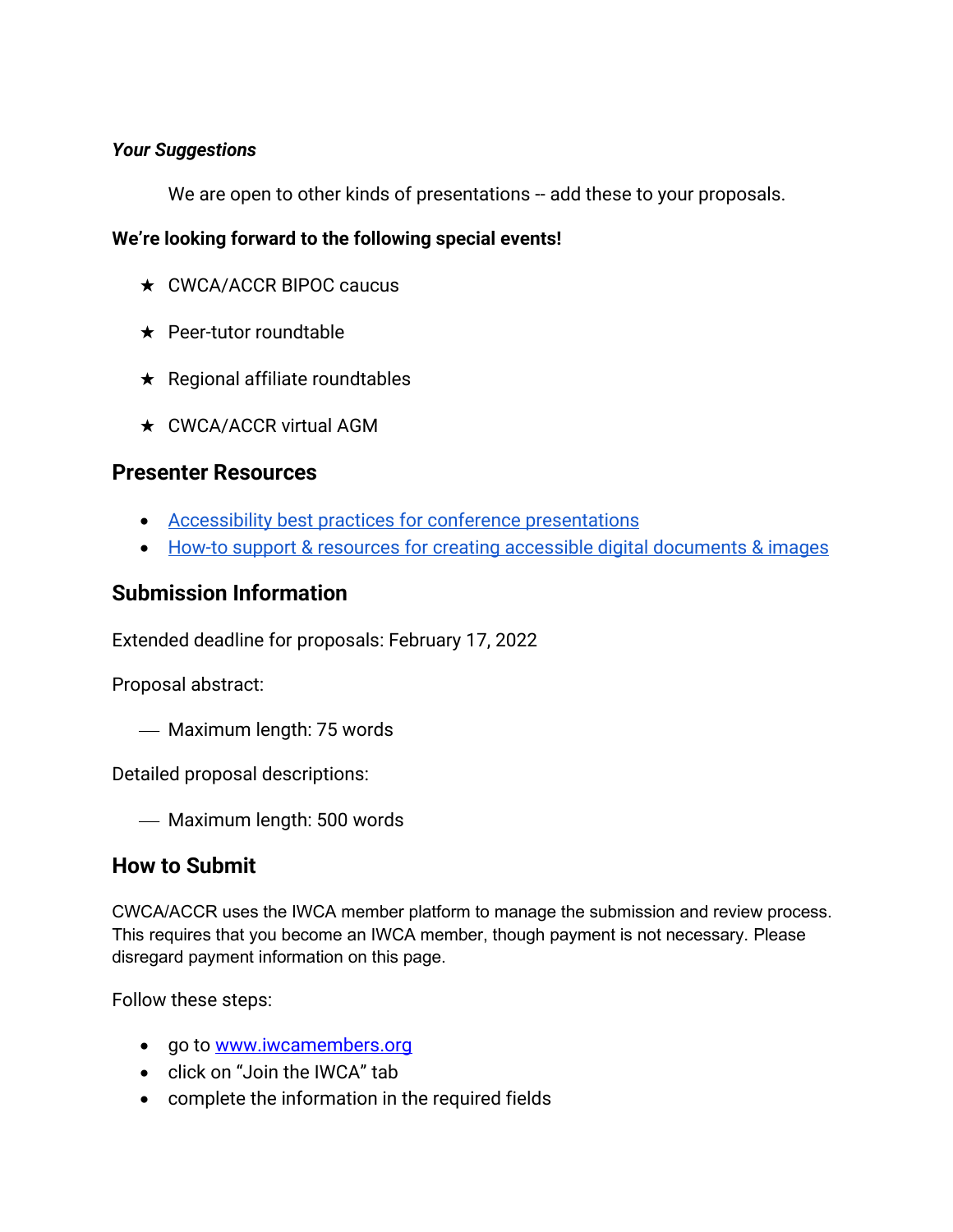- click on "Continue to subscription options"
- once you've submitted your registration, you will see a welcome page
- disregard payment information on the welcome page (no payment is necessary)
- on the right side of the welcome page, you will see available proposals
- look for:
	- o **2022 CWCA/ACCR Conference** (Proposals accepted until 11:59pm EST on February 17, 2022).
- click "Submit a Proposal"

## **Become a reviewer!**

# **Contact the conference committee co-chair, Stevie Bell: [stepbell@yorku.ca](mailto:stepbell@yorku.ca)**

# **References and Readings**

- Alvarez, N. (2019). On Longing and Belonging. *Bordered Writers: Latinx Identities and Literacy Practices at Hispanic-Serving Institutions*. Suny Press, 195.
- Bokser, J. A. (2005). Pedagogies of belonging: Listening to students and peers. *The Writing Center Journal*, *25*(1), 43-60.
- Boquet, E. H. (1999). "Our little secret": A history of writing centers, pre- to post-open admissions. *College Composition and Communication*, *50*(3), 463.
- Denny, H. C. (2010). *Facing the center: Toward an identity politics of one-to-one mentoring.* University Press of Colorado.
- Eckstein, G. (2018). Goals for a Writing Center Tutorial: Differences among Native, Nonnative, and Generation 1.5 Writers. *WLN: A Journal of Writing Center Scholarship*, *42*(7–8), 17–24.
- García, R. (2019). Unmaking Gringo-Centers. *The Writing Center Journal*, *36*(1), 29–60. Retrieved from<https://www.jstor.org/stable/44252637>
- Greenfield, L., & Rowen, K. (eds.). (2012). *Writing centers and the new racism: A call for sustainable dialogue and change*. Utah State University Press.
- Grutsch McKinney, J. (2013). *Peripheral visions for writing centers*. Logan: Utah State University Press.